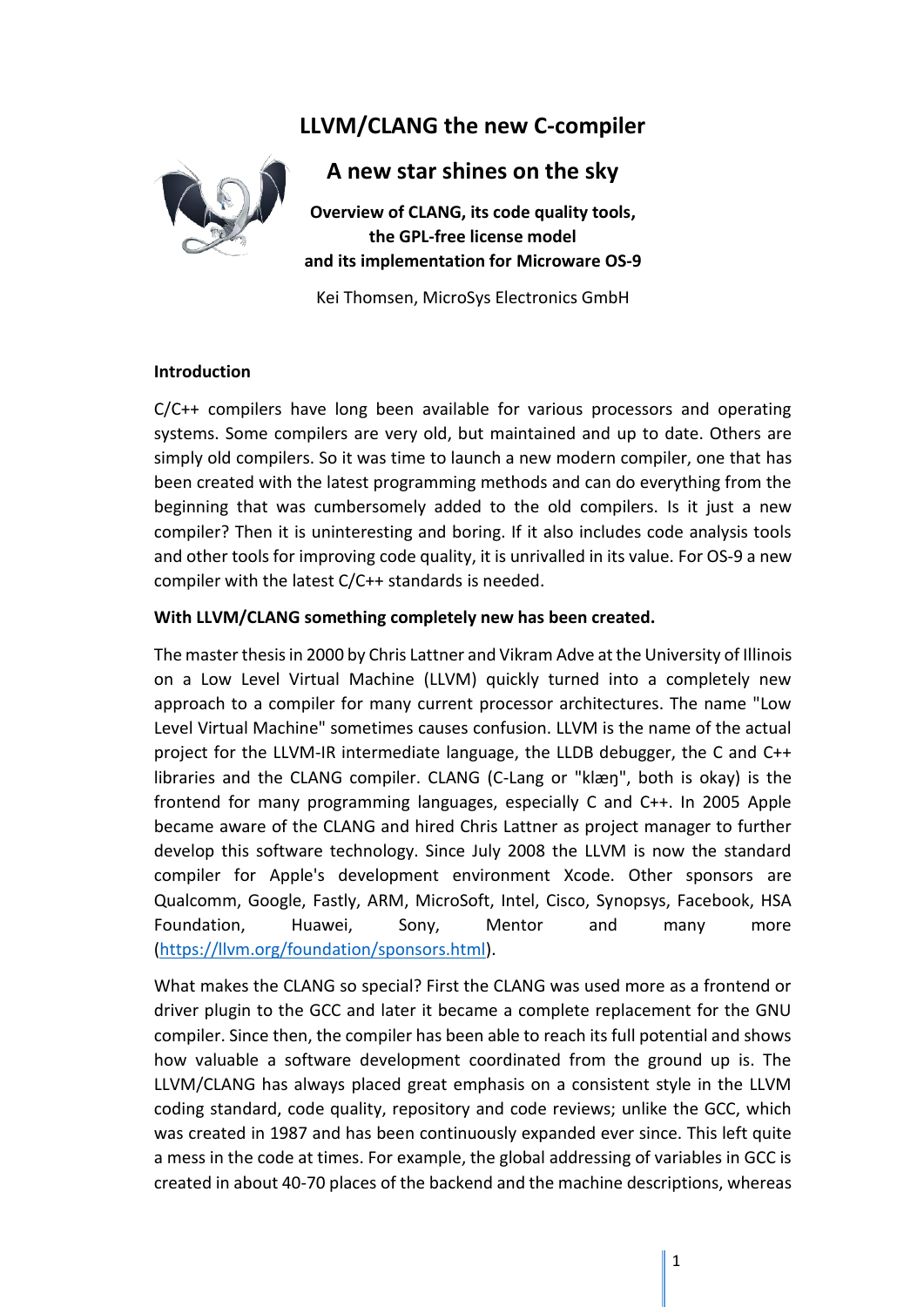in CLANG it is created in exactly one function of a class. The LLVM/CLANG and its tools are based on the most modern methods and technologies from the very beginning and thus perform many actions much more efficiently and coordinated. Hence, it is not surprising that today's standards like C11, C++17 and C++2x are not only created with the GCC, but increasingly also with the LLVM/CLANG.

## **Shortened compile time**

The actual compile process is different between a classic compiler like GCC and the newer CLANG. The classic compiler takes the C/C++ file, inserts the header files and first generates an internal format from it. This result is then optimized and converted by a backend to target processor assembler. Depending on the compiler, it can happen 2-3 times that the intermediate data is written as a file or pipe and read in again. This means that a lot of time is spent formatting the output and scanning/parsing the input. The result is the assembler file. This file is read by an assembler in a further step and converted into an object file (.o), which the linker then assembles with other object files and libraries to form a program. Formatting and re-reading the output takes about 1/4 of the total compile time (Figure 1).





To speed up and simplify this, the CLANG takes a different approach. An internal LLVM-IR format is also generated, but it is not output or formatted, but passed internally as an object/structure up to the object file (.o). This saves a lot of runtime, because at least the formatting and parsing of the assembler file is not necessary. Instead, a lot of information (debug, sections, types, etc.) are passed on directly, which up to now only appeared in the assembler files as elaborate additional information. Of course, an output can be forced at any point of the compile process, e.g. to continue working with byte code (LLVM-IR) or assembler code.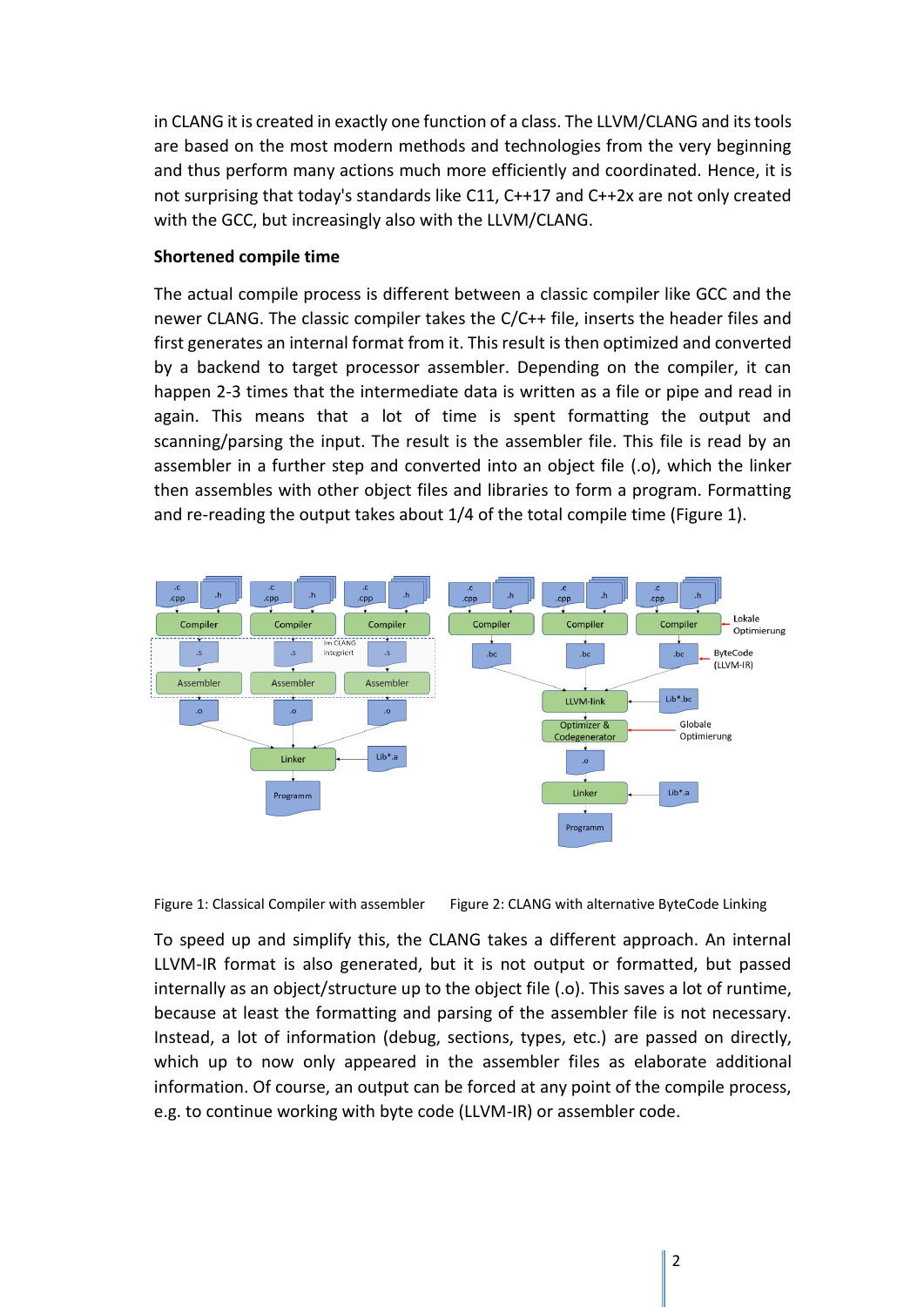## **Performance improvement by linking on a higher level**

Another big plus is the alternative of being able to link several sources and libraries together on the LLVM-IR level and then have them optimized as a whole. This allows small functions from other source files to be "inlined" directly. A feature that can improve the performance of programs significantly, because the optimization is done over the whole program and not only over the single source files (Figure 2). A very nice paper about this can be found at "TU-Dresden LLVM". This LLVM-IR is like the OS-9 UCC compiler with I-Code linking, therefore nothing really new for OS-9 developers, but for all others.

## **Attractive licensing model**

What makes the LLVM/CLANG especially interesting for companies is the licensing. Many companies shy away from the GNU Public License (GPL) and would like to do without GNU compilers, tools and libraries because they are afraid of not fulfilling the requirements and thus becoming suable. The LLVM/CLANG environment offers a much more open and company-friendly licensing model. Originally it was the University of Illinois/NCSA Open Source License (UI/NCSAOSL), in 2019 it changed to Apache 2.0 License with LLVM exceptions:

## **Apache 2.0 License with LLVM exceptions** (simplified summary)

- You may freely use, modify and distribute software under this license in any environment
- A copy of the license must be included in the package.
- Changes to the source code of the software under the Apache license do not have to be returned to the licensor.
- Own software using software under the Apache License does not have to be under the Apache License.

Original text: <https://www.apache.org/licenses/LICENSE-2.0> plus exception from <http://llvm.org/docs/DeveloperPolicy.html#new-llvm-project-license-framework>

In order to become independent of the GPL problem with a C and C++ library, the LLVM has also been used to create the libc (MUSL), libc++, OpenMP, polly and other libraries from scratch. Under this license also the own LLD linker and the LLDB debugger are available. The LLVM libraries can also be used with the GCC, so they are not directly bound to the CLANG.

## **Easy changeover from GCC to CLANG**

Since the CLANG has almost all command-line options like the GCC, including the -f... and -m... options, switching from the GCC to the CLANG is quite easy. Just replace the gcc or cc with clang in the Makefile. For ./configure scripts, you only need to set the environments CC=clang and CXX=clang++ and the Makefile for the CLANG is created. This makes the changeover particularly easy.

## **Changeover from UCC to CLANG**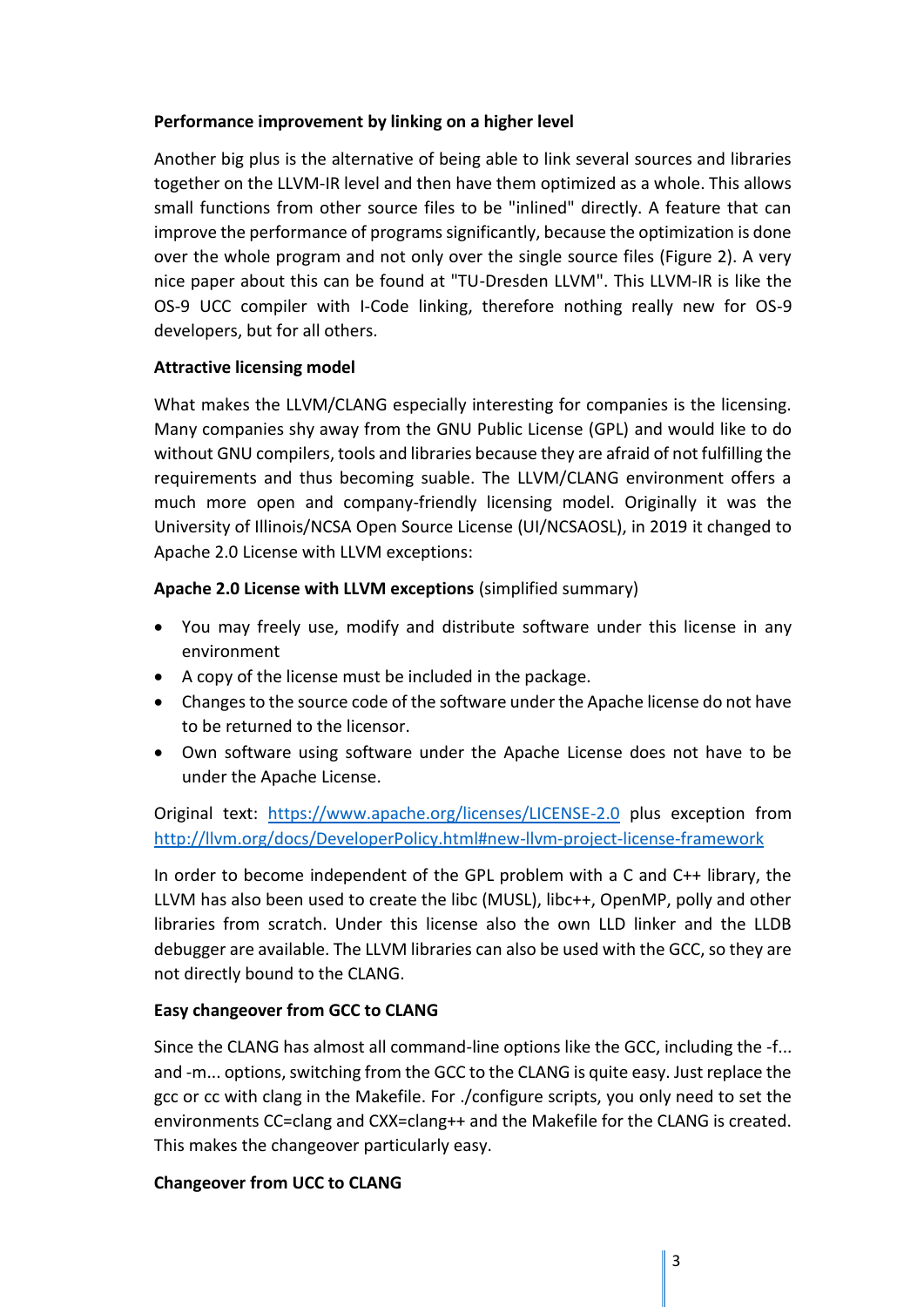As seen, the CLANG uses the same options as the GCC. These are totally different to the UCC options. Here some work is needed if using makefiles. For example, the -d is now -D, -v is now -I and the library naming is different. Also the file endings have changed from the classical OS-9 naming to standard UNIX/Linux naming. The object format is no longer compatible, therefore old libraries cannot be used as binary.

## **Quality and speed comparison**

At this point I would like to refrain from a speed and quality comparison between GCC and CLANG. The GCC and CLANG sources change several times a day, because both compilers are constantly being worked on and therefore changes occur all the time. Compared to the UCC, the output of the CLANG is typically between 5 and 20% faster.

## **Supported CPU-Architectures**

The fact with the CLANG is that it does not support all previously known CPU platforms, but focuses on current CPUs, such as X86, AMDGPU, ARM, Hexagon, NVPTX, PowerPC, Sparc, SystemZ, XCore, MIPS, eBPF, RISCV. There used to be a backend for older CPU architectures like the 68k years ago, but currently there is no support anymore for it in the master repository.What is special about the CLANG is that it has all or alternatively only a selection of CPUs in a single binary and can also generate the output for different operating systems. You always use exactly the same compiler for all your CPUs and operating systems, so you do not have to deal with different compilers. In one configuration, code can be compiled for PowerPC, ARM and X86 for Linux, Windows, Free/Open/NetBSD and OS-9 for example, all with a single CLANG binary. It only depends on which libraries and headers were built and installed. This makes it a self-hosted and cross compiler in one.

Meanwhile even the Linux kernel can be compiled not only for ARM and since CLANG-9 also for X86. [https://www.golem.de/news/compiler-llvm-9-baut-x86-linux-kernel-](https://www.golem.de/news/compiler-llvm-9-baut-x86-linux-kernel-1909-143986.html)[1909-143986.html](https://www.golem.de/news/compiler-llvm-9-baut-x86-linux-kernel-1909-143986.html) .

## **Tools for high code quality**

## **Static Code Analysis**

With the CLANG, a static code analysis tool has been built directly into the compiler. The advantage is: you don't have a compiler X and a static code analysis tool Y, where you must tell Y how X works, which defines are sets, where the headers come from, etc. Within CLANG, the compiler uses exactly the same settings and code parts as the Analysis Tool, because the Analyzer is part of the compiler. The Analyzer knows exactly how the compiler processes certain things and can therefore perform very precise analyses. This is especially important when using the CLANG as a cross compiler for other CPU platforms and even another operating system (e.g. the RTOS Microware OS-9), because here completely different header files are used than with Linux or Windows. By specifying -analyze -analyzer-output html the CLANG is instructed not to compile as usual, but to subject the source code to a static code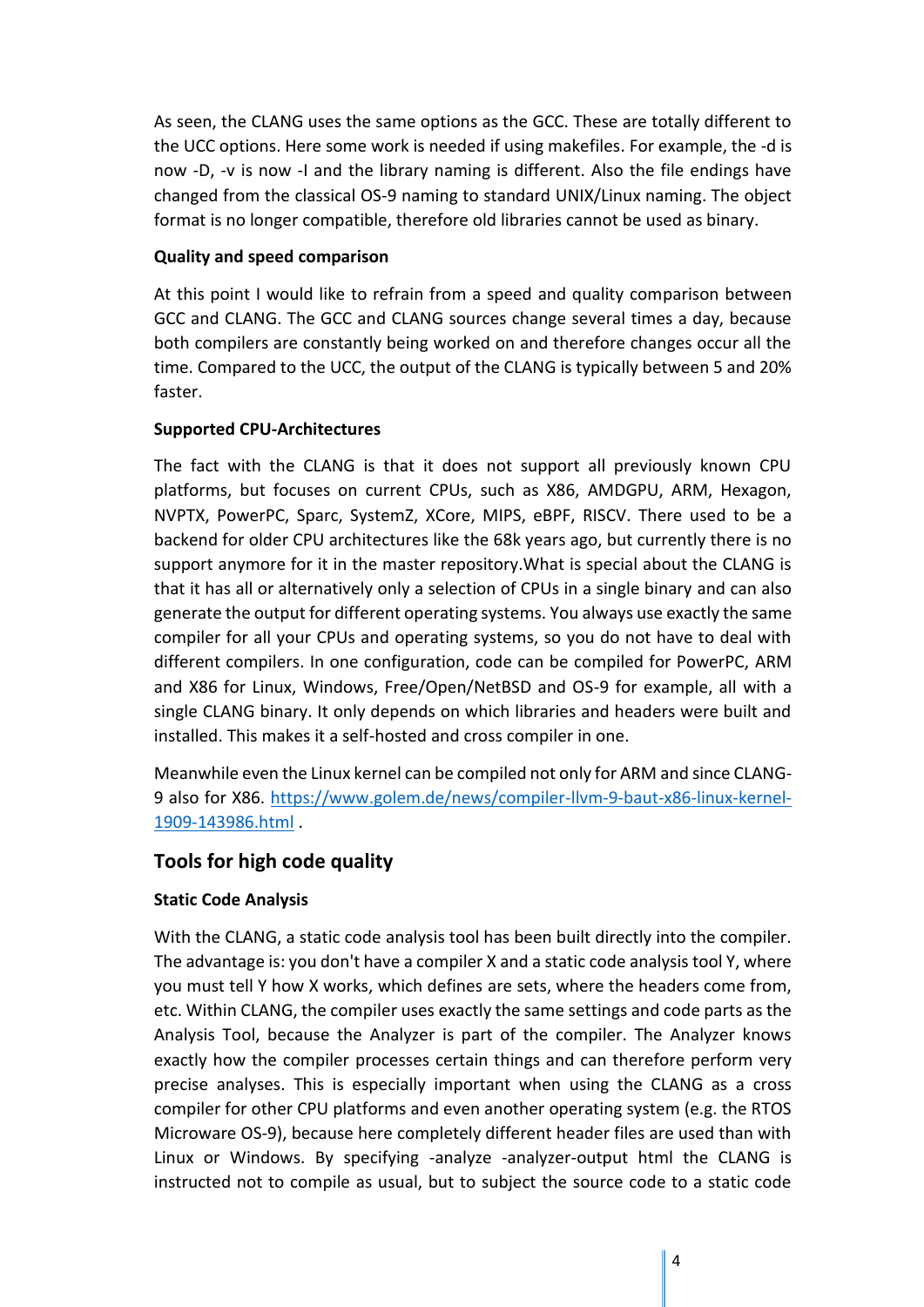analysis and write the result to a directory <sourcefile>.plist. For each hint a separate HTML file is created with the problem found and its conditions. It is even easier with the scan-build tool. This is a Python script that changes the environment CC and CXX for the common build tools and thus additionally calls the CLANG with the analysis function. So you get the usual compiler output of "your" compiler and also the information of the code analyzer. In addition, the scan-build generates an index.html with a summary of all findings and includes a stylesheet and JavaScript so that the display in the browser is formatted correctly.

scan-build make -j 4 starts Makefile (4 parallel runs), additionally to the static code analyzer.

scan-build ./configure scan-build –keep-cc make starts configure with the analyzer

scan-build gcc -O3 myprog.cpp -o myprog regular compile by hand (here with GCC) using the scan-build.

See<http://clang-analyzer.llvm.org/>for more information about the analyzer.

In the following example, for "libedit"

scan-build ./configure scan-build –keep-cc make -j 6

a result list is created (Figure 3). 29 problems were discovered, of which 4 use-afterfree positions were selected here. It is very nice to see that the analysis is not limited to one function only, but is also detected beyond subfunctions. Whether one follows up on the messages now or trusts that this case will never occur after all, must be considered on a case-by-case basis.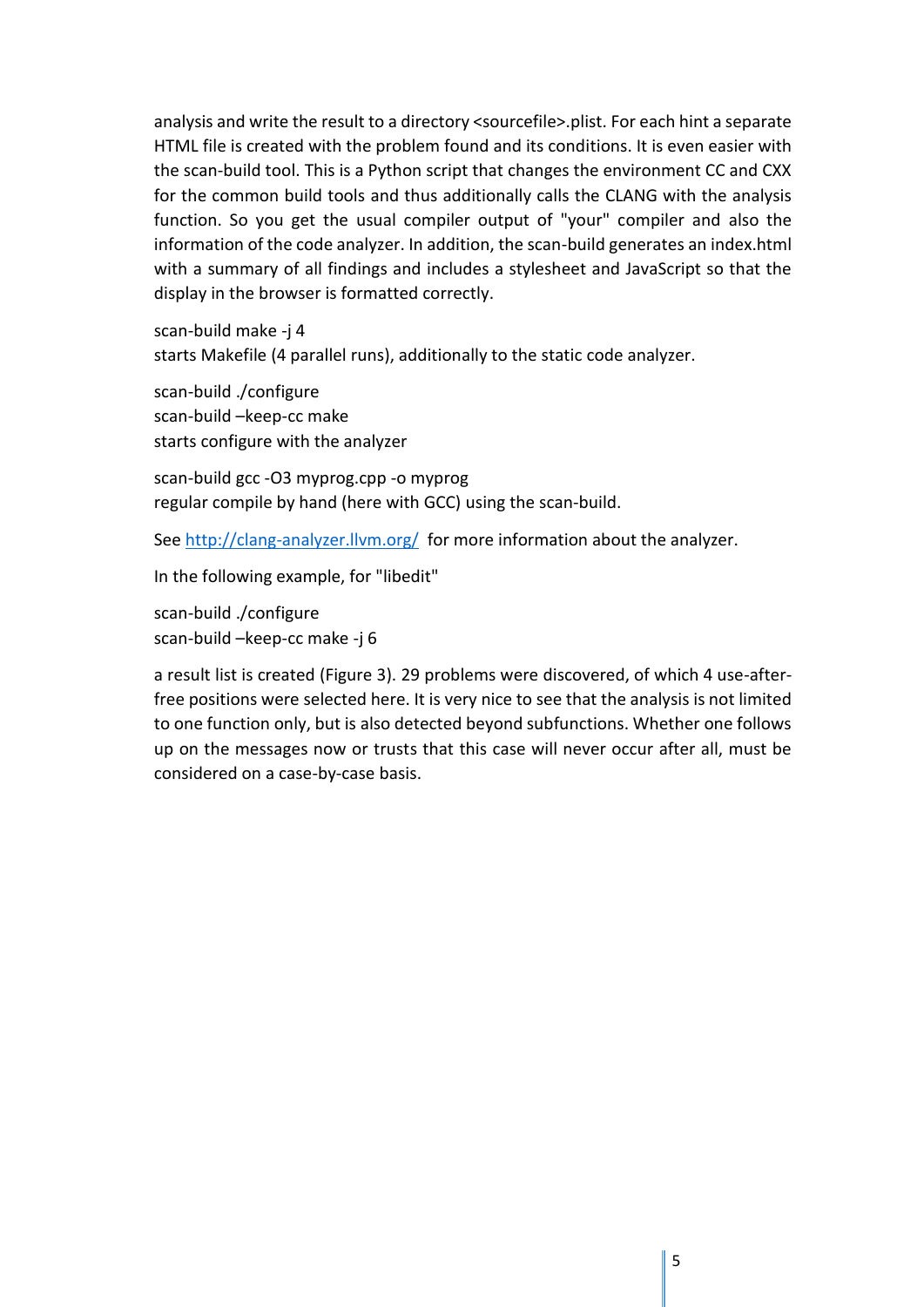| libedit - scan-build results                                        |           | $\ddot{}$<br>$\times$                                                                                                                                                              |                                                                 |     |                      |                    |  |  |       |  |                |  |   |
|---------------------------------------------------------------------|-----------|------------------------------------------------------------------------------------------------------------------------------------------------------------------------------------|-----------------------------------------------------------------|-----|----------------------|--------------------|--|--|-------|--|----------------|--|---|
| G<br>仚<br>→                                                         |           |                                                                                                                                                                                    | (i) file:///tmp/scan-build-2019-09-25-083122-27038-1/index.html |     |                      |                    |  |  | … ◎ ☆ |  | $\blacksquare$ |  | Ξ |
| libedit - scan-build results                                        |           |                                                                                                                                                                                    |                                                                 |     |                      |                    |  |  |       |  |                |  |   |
| User:                                                               |           | kei@fedora25-vbox                                                                                                                                                                  |                                                                 |     |                      |                    |  |  |       |  |                |  |   |
| Working Directory: /home/kei/ana/libedit                            |           |                                                                                                                                                                                    |                                                                 |     |                      |                    |  |  |       |  |                |  |   |
| <b>Command Line:</b>                                                | make -j 6 |                                                                                                                                                                                    |                                                                 |     |                      |                    |  |  |       |  |                |  |   |
| <b>Clang Version:</b>                                               |           | ecc version for OS-9 based on ELLCC 2017-08-23 (http://ellcc.org) based on clang version 10.0.0 (https://github.com/llvm/llvm-project<br>215cbe1632392cd5dd4a0d2037c6e8db27f0e756) |                                                                 |     |                      |                    |  |  |       |  |                |  |   |
| Date:                                                               |           | Wed Sep 25 08:31:22 2019                                                                                                                                                           |                                                                 |     |                      |                    |  |  |       |  |                |  |   |
| <b>Bug Summary</b>                                                  |           |                                                                                                                                                                                    |                                                                 |     |                      |                    |  |  |       |  |                |  |   |
| <b>Bug Type</b>                                                     |           |                                                                                                                                                                                    |                                                                 |     | Quantity Display?    |                    |  |  |       |  |                |  |   |
| All Bugs                                                            |           |                                                                                                                                                                                    |                                                                 | 29  |                      |                    |  |  |       |  |                |  |   |
| API                                                                 |           |                                                                                                                                                                                    |                                                                 |     |                      |                    |  |  |       |  |                |  |   |
| Argument with 'nonnull' attribute passed null                       |           |                                                                                                                                                                                    |                                                                 | 1   |                      |                    |  |  |       |  |                |  |   |
| Dead store                                                          |           |                                                                                                                                                                                    |                                                                 |     |                      |                    |  |  |       |  |                |  |   |
| Dead assignment                                                     |           |                                                                                                                                                                                    |                                                                 | 18  |                      |                    |  |  |       |  |                |  |   |
| Logic error                                                         |           |                                                                                                                                                                                    |                                                                 |     |                      |                    |  |  |       |  |                |  |   |
| Dangerous construct in a vforked process                            |           |                                                                                                                                                                                    |                                                                 | 1   |                      |                    |  |  |       |  |                |  |   |
| Memory error                                                        |           |                                                                                                                                                                                    |                                                                 |     |                      |                    |  |  |       |  |                |  |   |
| Memory leak                                                         |           |                                                                                                                                                                                    |                                                                 | 4   |                      |                    |  |  |       |  |                |  |   |
| Use-after-free                                                      |           |                                                                                                                                                                                    |                                                                 | 4   | $\blacktriangledown$ |                    |  |  |       |  |                |  |   |
| Security                                                            |           |                                                                                                                                                                                    |                                                                 |     |                      |                    |  |  |       |  |                |  |   |
| Potential insecure implementation-specific behavior in call 'vfork' |           |                                                                                                                                                                                    | 1                                                               |     |                      |                    |  |  |       |  |                |  |   |
| Reports                                                             |           |                                                                                                                                                                                    |                                                                 |     |                      |                    |  |  |       |  |                |  |   |
| Bug Group Bug Type v                                                | File      |                                                                                                                                                                                    | Function/Method Line Path Length                                |     |                      |                    |  |  |       |  |                |  |   |
| Memory error<br>Use-after-free                                      |           | src/history.c                                                                                                                                                                      | history_def_clear                                               | 592 | 15                   | <b>View Report</b> |  |  |       |  |                |  |   |
| Memory error Use-after-free                                         |           | src/history.c                                                                                                                                                                      | history_def_enter                                               | 551 | 19                   | <b>View Report</b> |  |  |       |  |                |  |   |
| Memory error Use-after-free                                         |           | src/history.c                                                                                                                                                                      | history_def_clear                                               | 592 | 15                   | <b>View Report</b> |  |  |       |  |                |  |   |
| Memory error Use-after-free src/history.c history_def_enter         |           |                                                                                                                                                                                    |                                                                 | 551 | 19                   | <b>View Report</b> |  |  |       |  |                |  |   |

Figure 3: Overview of the static code analysis for libedit

The message in this example was viewed, discussed and decided by two of us for about 1/2h, yes this could really happen (Fig. 4). We did not pursue whether it could also occur in connection with the calling library. Here is an example of how the analyses look like. In Figure 4 on the left you can click backwards through the conditions starting from "15 Use of memory after it is freed" as the last entry.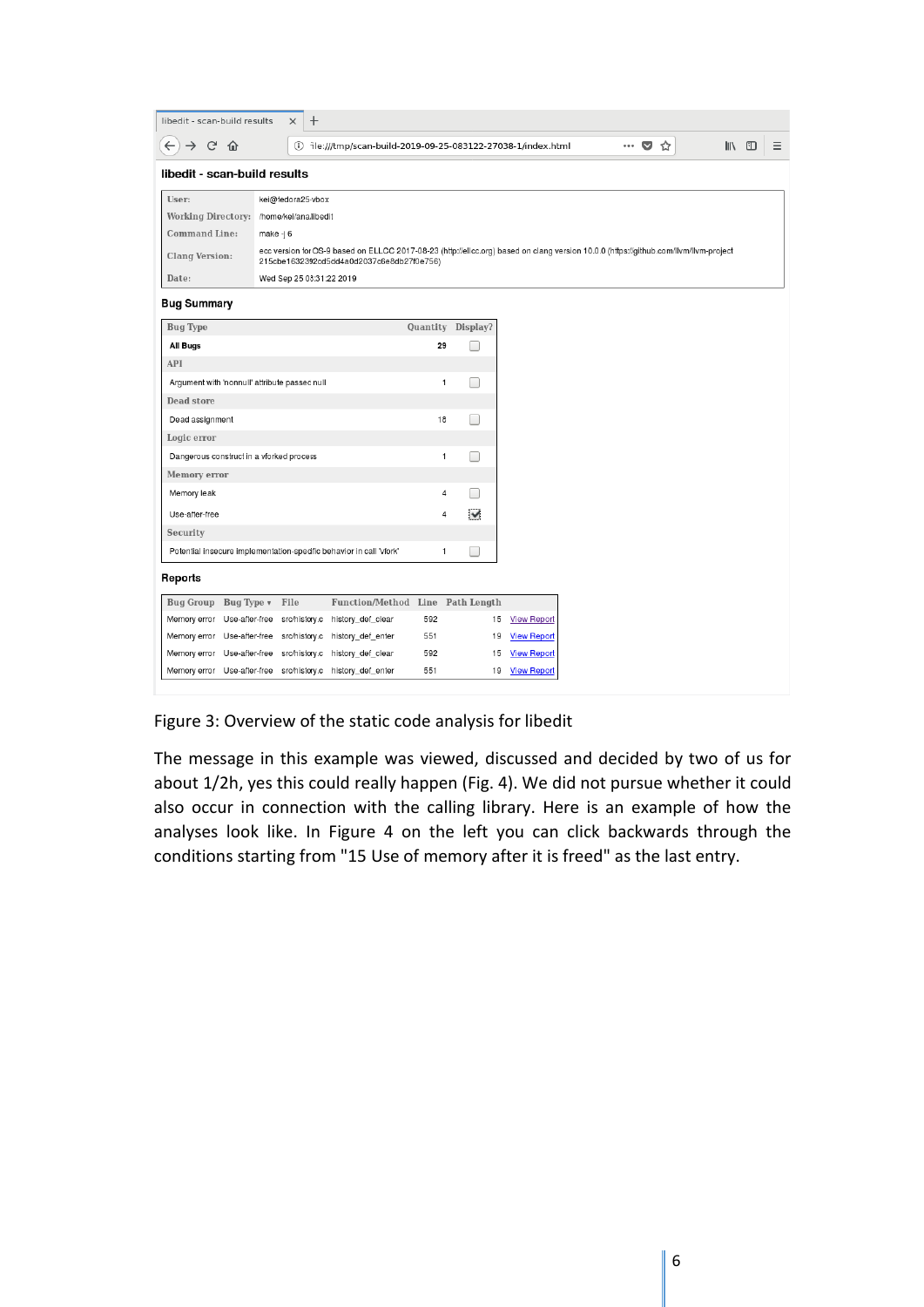



## **Sanitizer**

Further help is provided by the Sanitizer in the compiler. This is nothing new and is also available in GCC, but this is hardly known to the general public. Sanitizers are additional code parts that are inserted during compilation to perform various checks. There are different types of address, thread, memory or undefined behavior sanitizers, all of which are designed to help you identify different problems in the program that you might not easily come across or even know exist. Information about this in https://clang.llvm.org/docs for the different sanitizers. Implementation and examples for using with OS-9 should follow later this year.

## **Summary**

The CLANG compiler with its complete toolchain is a really good replacement for the GNU compiler and now also for UCC OS-9 application. It has been developed according to the latest methods, is used by the very big players and masters the latest standards in C and C++. The faster processing saves time when compiling and at the same time it offers a lot of possibilities for stress-free use due to its more open license. Its built-in static code analyzer provides a cost-effective method for checking the source code.

My tip: just try the CLANG, it's worth it! Especially the static code analyzer can be really helpful to find and avoid errors an to be more productive.